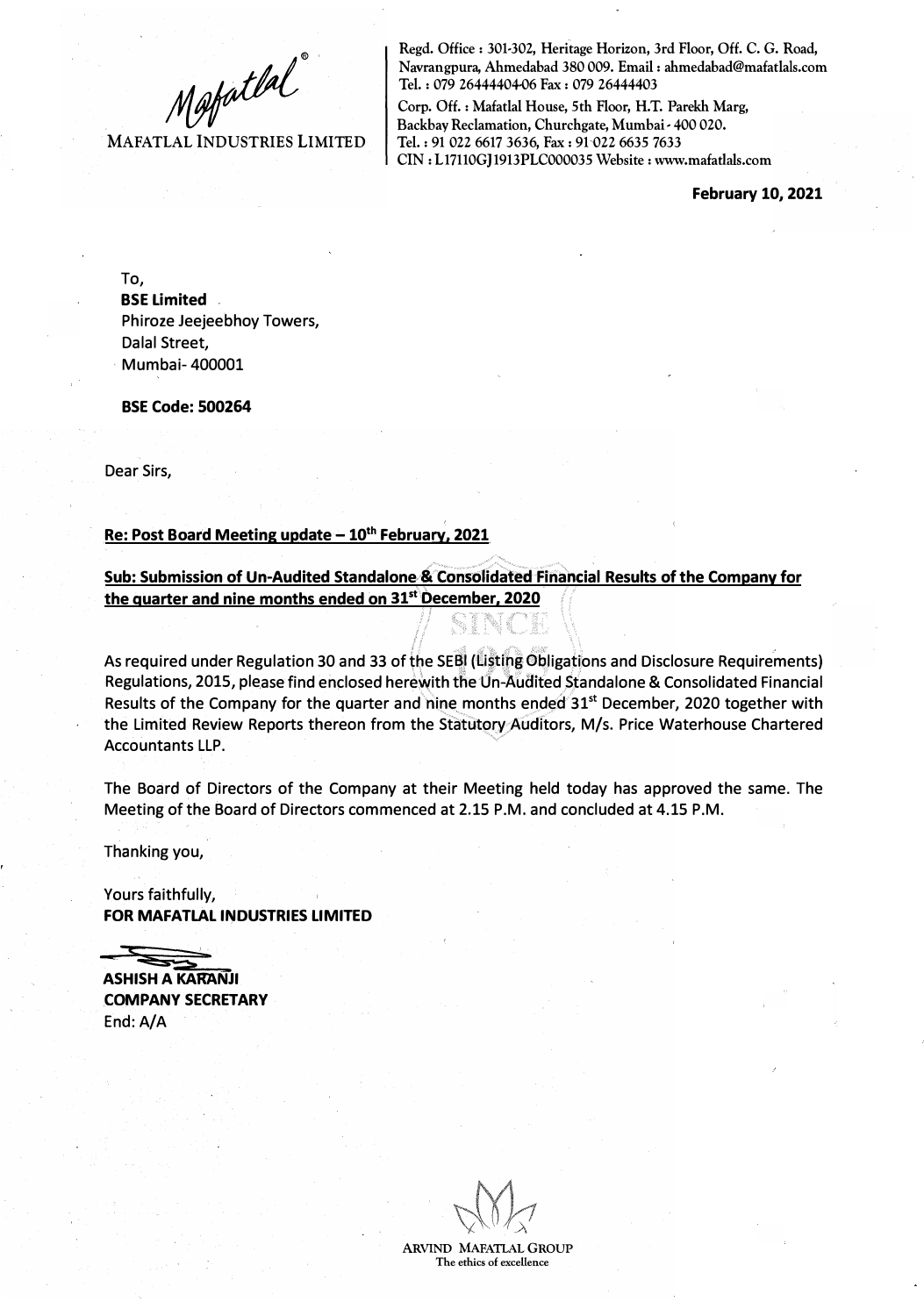|                | <b>MAFATLAL INDUSTRIES LIMITED</b><br>Regd. Office: 301-302, Heritage Horizon, 3rd Floor, Off C. G. Road, Navrangpura, Ahmedabad - 380 009.<br>Tel:079-26444404-06, Fax:079-26444403, Website:www.mafatlals.com,<br>Email:ahmedabad@mafatlals.com, CIN L17110GJ1913PLC000035 |                                           |                                          |                                         |                                         |                                         |                                    |
|----------------|------------------------------------------------------------------------------------------------------------------------------------------------------------------------------------------------------------------------------------------------------------------------------|-------------------------------------------|------------------------------------------|-----------------------------------------|-----------------------------------------|-----------------------------------------|------------------------------------|
|                | STATEMENT OF UNAUDITED STANDALONE FINANCIAL RESULTS FOR THE QUARTER AND NINE MONTHS ENDED 31ST DECEMBER, 2020                                                                                                                                                                |                                           |                                          |                                         |                                         |                                         |                                    |
|                |                                                                                                                                                                                                                                                                              |                                           |                                          |                                         |                                         |                                         | (Rs. in Lakhs)                     |
|                |                                                                                                                                                                                                                                                                              | <b>Nine Months ended</b><br>Quarter ended |                                          |                                         |                                         |                                         | <b>Financial Year ended</b>        |
| Sr.<br>No.     | <b>PARTICULARS</b>                                                                                                                                                                                                                                                           | 31st December, 2020<br><b>Unaudited</b>   | 30th September, 2020<br><b>Unaudited</b> | 31st December, 2019<br><b>Unaudited</b> | 31st December, 2020<br><b>Unaudited</b> | 31st December, 2019<br><b>Unaudited</b> | 31st March, 2020<br><b>Audited</b> |
|                | Revenue                                                                                                                                                                                                                                                                      |                                           |                                          |                                         |                                         |                                         |                                    |
| a              | Revenue from operations                                                                                                                                                                                                                                                      | 18.437.84                                 | 17.012.27                                | 24.450.52                               | 39.528.18                               | 79.660.34                               | 100.535.45                         |
| b              | Other Income (Refer note no.3)                                                                                                                                                                                                                                               | 953.20                                    | 275.08                                   | 2.401.28<br>26.851.80                   | 2.063.48                                | 3,959.13                                | 5.676.86                           |
|                | Total Revenue (a + b)                                                                                                                                                                                                                                                        | 19,391.04                                 | 17,287.35                                |                                         | 41,591.66                               | 83,619.47                               | 106,212.31                         |
| $\overline{c}$ | <b>Expenses</b>                                                                                                                                                                                                                                                              |                                           |                                          |                                         |                                         |                                         |                                    |
| a              | Cost of materials consumed                                                                                                                                                                                                                                                   | 1.570.24                                  | 2.984.42                                 | 10.032.69                               | 4.931.39                                | 24.252.09                               | 29.157.59                          |
| b              | Purchases of stock-in-trade                                                                                                                                                                                                                                                  | 12.205.67                                 | 9.022.17                                 | 9.441.76                                | 23.575.94                               | 38.359.16                               | 50.731.71                          |
| c.             | Changes in inventories of finished goods, work-in-progress and stock-in-trade                                                                                                                                                                                                | 1.911.26                                  | 3,233.57                                 | (369.64)                                | 5.941.58                                | (242.99)                                | (1,472.10)                         |
| $\mathbf d$    | Employee benefits expense                                                                                                                                                                                                                                                    | 1,314.48                                  | 1,266.74                                 | 2,125.51                                | 3,962.47                                | 6,854.31                                | 8,834.90                           |
| e              | Finance costs (Net)<br>Depreciation and amortisation expense                                                                                                                                                                                                                 | 606.50<br>425.18                          | 542.36<br>438.96                         | 789.04<br>430.75                        | 1,695.56<br>1.316.18                    | 2,476.46<br>1,264.46                    | 3,143.29<br>1,717.98               |
| g              | Other expenses                                                                                                                                                                                                                                                               | 2,256.61                                  | 1,702.63                                 | 3,763.43                                | 4,910.73                                | 10,825.69                               | 13,975.69                          |
|                | <b>Total expenses</b>                                                                                                                                                                                                                                                        | 20,289.94                                 | 19,190.85                                | 26,213.54                               | 46,333.85                               | 83,789.18                               | 106.089.06                         |
| 3              | Profit / (Loss) before exceptional items and tax (1-2)                                                                                                                                                                                                                       | (898.90)                                  | (1,903.50)                               | 638.26                                  | (4,742.19)                              | (169.71)                                | 123.25                             |
| $\overline{4}$ | Exceptional items (Refer note no. 4 to 6)                                                                                                                                                                                                                                    | (1,932.01)                                |                                          | (106.24)                                | (3,751.12)                              | (793.77)                                | (1,459.18)                         |
| 5              | Profit / (Loss) before tax (3-4)                                                                                                                                                                                                                                             | (2.830.91)                                | (1.903.50)                               | 532.02                                  | (8.493.31)                              | (963.48)                                | (1, 335.93)                        |
| 6              | <b>Tax expense</b>                                                                                                                                                                                                                                                           |                                           |                                          |                                         |                                         |                                         |                                    |
| a              | Current tax                                                                                                                                                                                                                                                                  |                                           |                                          | ٠                                       | ٠                                       |                                         |                                    |
| h              | (Short) / Excess provision of tax for earlier years                                                                                                                                                                                                                          |                                           |                                          | ä,                                      | ÷,                                      |                                         | (34.87)                            |
| $\mathbf{c}$   | Deferred tax (charge) / credit                                                                                                                                                                                                                                               |                                           |                                          |                                         | ÷                                       |                                         |                                    |
|                | Total tax expense (net)                                                                                                                                                                                                                                                      | $\overline{\phantom{a}}$                  | ÷                                        | ÷                                       | ÷                                       | $\sim$                                  | (34.87)                            |
| $\overline{7}$ | Profit / (Loss) for the period (5 - 6)                                                                                                                                                                                                                                       | (2,830.91)                                | (1,903.50)                               | 532.02                                  | (8.493.31)                              | (963.48)                                | (1,370.80)                         |
| 8              | Other comprehensive income                                                                                                                                                                                                                                                   |                                           |                                          |                                         |                                         |                                         |                                    |
|                | tems that will not be reclassified to profit or loss                                                                                                                                                                                                                         |                                           |                                          |                                         |                                         |                                         |                                    |
|                | Gain / (Loss) on Fair value of Investments                                                                                                                                                                                                                                   | 332.20                                    | 15,038.78                                | (2,725.22)                              | 19,686.58                               | (11, 559.59)                            | (20, 605.35)                       |
|                | Actuarial Gain / (Loss) on Defined Benefit Plans (net of tax)                                                                                                                                                                                                                | (20.53)                                   | (18.48)                                  | (19.73)                                 | (50.82)                                 | (63.35)                                 | (290.25)                           |
| $\overline{9}$ | Total comprehensive income for the period ( $7 + 8$ )                                                                                                                                                                                                                        | (2.519.24)                                | 13.116.80                                | (2.212.93)                              | 11.142.45                               | (12.586.42)                             | (22.266.40)                        |
| 10<br>11       | Paid-up equity share capital (face value of Rs. 10/- per share)<br>Other Equity                                                                                                                                                                                              | 1,391.28                                  | 1,391.28                                 | 1,391.28                                | 1,391.28                                | 1,391.28                                | 1,391.28<br>27,064.67              |
| 12             | Earning / (Loss) per share [face value of Rs. 10/- per share] (not annualized)<br>Basic and Diluted                                                                                                                                                                          | (20.35)                                   | (13.68)                                  | 3.82                                    | (61.05)                                 | (6.93)                                  | (9.85)                             |

See accompanying notes to the Standalone Financial Results

ľ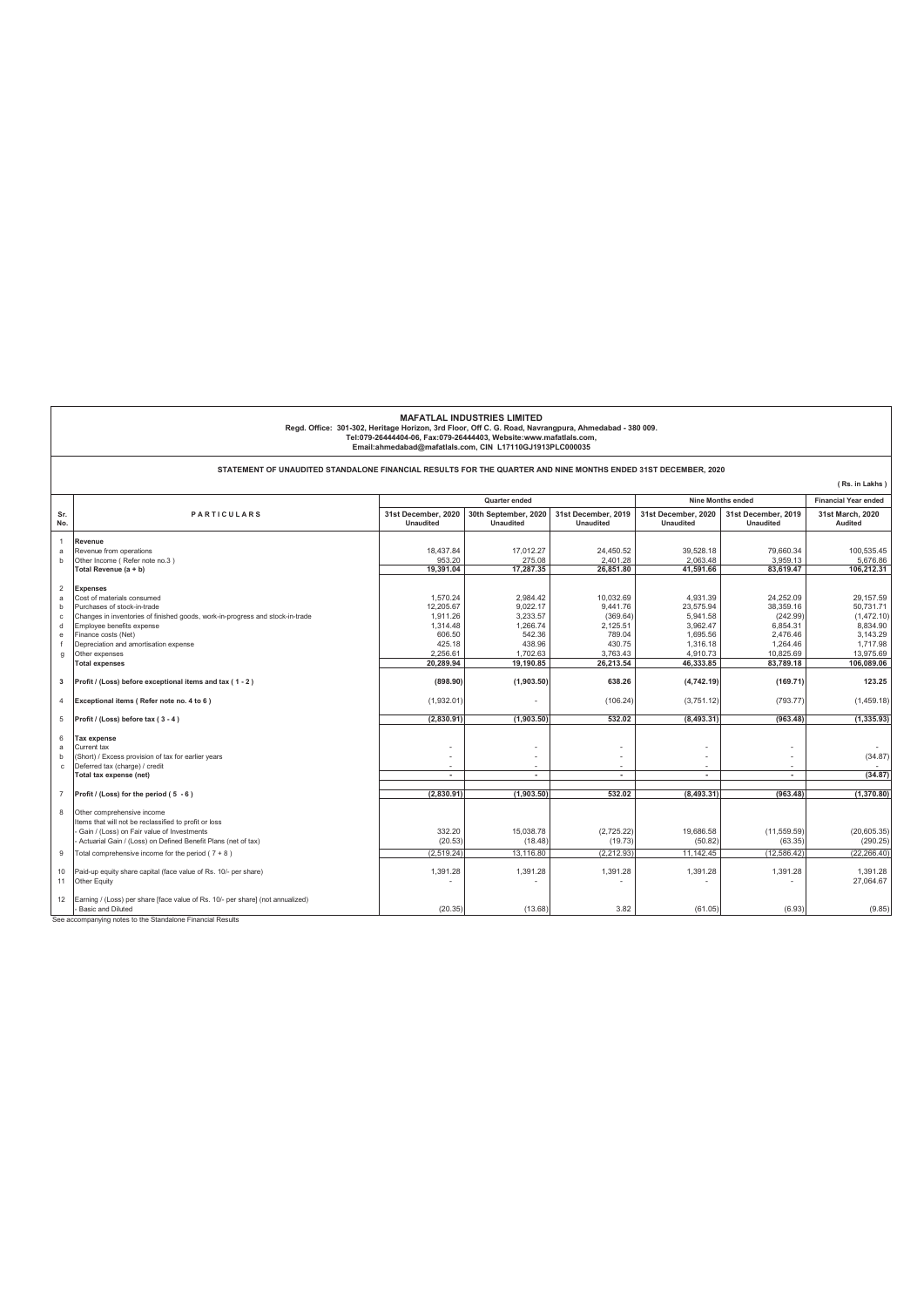#### **NOTES:**

- 1. The above results for the quarter and nine months ended  $31^{st}$  December 2020 were reviewed by the Audit Committee and approved by the Board of Directors at its meeting held on 10<sup>th</sup> February 2021. They have been subjected to Limited Review by Statutory Auditors.
- 2. During the quarter ended 31<sup>st</sup> December 2020, there is no change in the status of the litigation in respect of Company's entitlement for Transfer of Development Rights against surrender of part of leasehold land at Mazagaon to Municipal Corporation of Greater Mumbai compared to what has been reported in the annual financial statements for the year ended 31<sup>st</sup> March 2019.
- 3. Other income includes net profit on sale of surplus land parcels aggregating to Rs. 665.50 lakhs and Rs. 1,128.71 lakhs for the quarter and nine months ended  $31<sup>st</sup>$  December 2020 respectively (Corresponding quarter and nine months Rs. 1,682.62 lakhs).
- 4. Exceptional item for the quarter and nine months ended 31<sup>st</sup> December 2019 includes the impact of strategic initiatives undertaken by the Company in the year 2018-19 to substantially scale down Navsari operations comprising of Denim so as to improve its financial position. Manufacturing operations at Navsari comprising of Denim have been closed. However, activities such as stock liquidation, sale of machinery, collection of receivables and routine maintenance of plant are being carried on.  $\sqrt{R}$  in lake lake lake lake

|                                                     |                                                    |                                                           | (RS. In lakns)                               |
|-----------------------------------------------------|----------------------------------------------------|-----------------------------------------------------------|----------------------------------------------|
|                                                     | Quarter ended<br>31 <sup>st</sup> December<br>2019 | Nine months<br>ended 30 <sup>th</sup><br>December<br>2019 | Year ended<br>31 <sup>st</sup> March<br>2020 |
| One-time employee's settlement                      |                                                    | 736.24                                                    | 736.24                                       |
| Net Loss on Assets held for sale and<br>Inventories | 106.24                                             | 57.53                                                     | 722.94                                       |
| <b>Total</b>                                        | 106.24                                             | 793.77                                                    | 1,459.18                                     |

Consequent to the above-mentioned initiatives undertaken by the Management, results for the quarter and nine months ended 31st December 2020 are not comparable with the corresponding period of the previous year.

- 5. The Company during the current quarter has entered into a Memorandum of Understanding (MOU) with Workers' Union at its Nadiad location to reduce its workforce and accordingly has recognized Rs. 1,932.01 lakhs as expenses towards compensation payable as full and final settlement to its workers who have accepted the offer till 31<sup>st</sup> December 2020. The same has been disclosed as an exceptional item for the quarter and nine months ended 31<sup>st</sup> December 2020. The aforesaid MOU with the Worker's Union at Nadiad location continues to remain effective for the remaining workers to opt for the offer.
- 6. On account of outbreak of Covid-19, the Central Government/ Concerned State Governments had imposed countrywide lockdown on  $24<sup>th</sup>$  March 2020, consequent to which the Company had decided to temporarily suspend manufacturing operations at its facilities. Since then, the Government of India has progressively relaxed lockdown conditions and accordingly, the Company has recommenced its operations at plant location from 14<sup>th</sup> May 2020 in a phased manner. The Company's operations have been impacted because of the lockdown having consequent impact on Revenue from operations and profitability for the quarter and nine months ended 31<sup>st</sup> December 2020.

Further, the Company had estimated and recognized an impairment loss against carrying value of receivables, inventories and assets held for sale aggregating to Rs. 1,819.11 lakhs as at  $30<sup>th</sup>$  June 2020, owing to Covid-19 related uncertainties and disclosed the same under exceptional item during the quarter ended 30<sup>th</sup> June 2020 and no additional impairment provision is considered necessary as at 31st December 2020.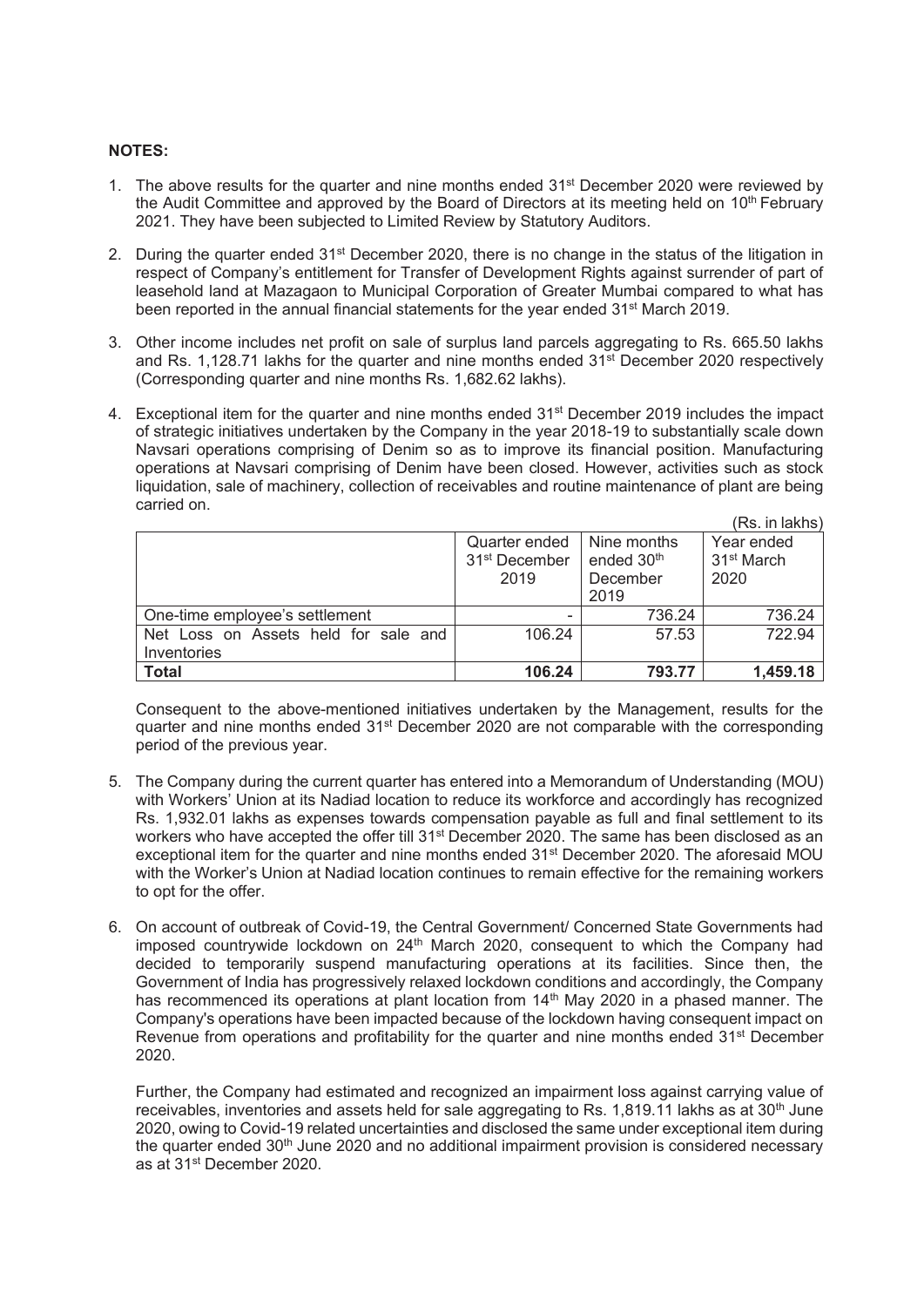The Company continues to carry out an assessment of the impact of Covid-19 on its liquidity position and on the recoverability and carrying values of its assets and it believes that in the preparation of the standalone financial results, it has taken into account all known events arising from Covid-19 pandemic. However, the impact assessment of Covid-19 is a continuing process given the uncertainties associated with its nature and duration and accordingly the eventual outcome of the impact may be different from that estimated as at the date of approval of these financial results.

- 7. The Company has identified Textile Business as its only primary reportable segment in accordance with the requirements of Ind AS 108, 'Operating Segments'. Accordingly, no separate segment information has been provided.
- 8. Previous period's figures have been reclassified, wherever necessary, to correspond with those of the current period.

The Statutory auditors have digitally signed this Statement for identification purposes and this Statement should be read in conjunction with their review report dated 10<sup>th</sup> February 2021

JEETENDRA<sup>Digitally signed</sup> MIRCHAND MIRCHANDANI ANI by JEETENDRA Date: 2021.02.10 15:58:30 +05'30'

**For and on behalf of the Board of Directors For Mafatlal Industries Limited** 

HRISHIKESH ARVIND **MAFATLAL** 

**H. A. Mafatlal**  Chairman (DIN:00009872) Mumbai, 10<sup>th</sup> February 2021

Digitally signed by HRISHIKESH ARVIND MAFATLAL Date: 2021.02.10 15:41:45 +05'30'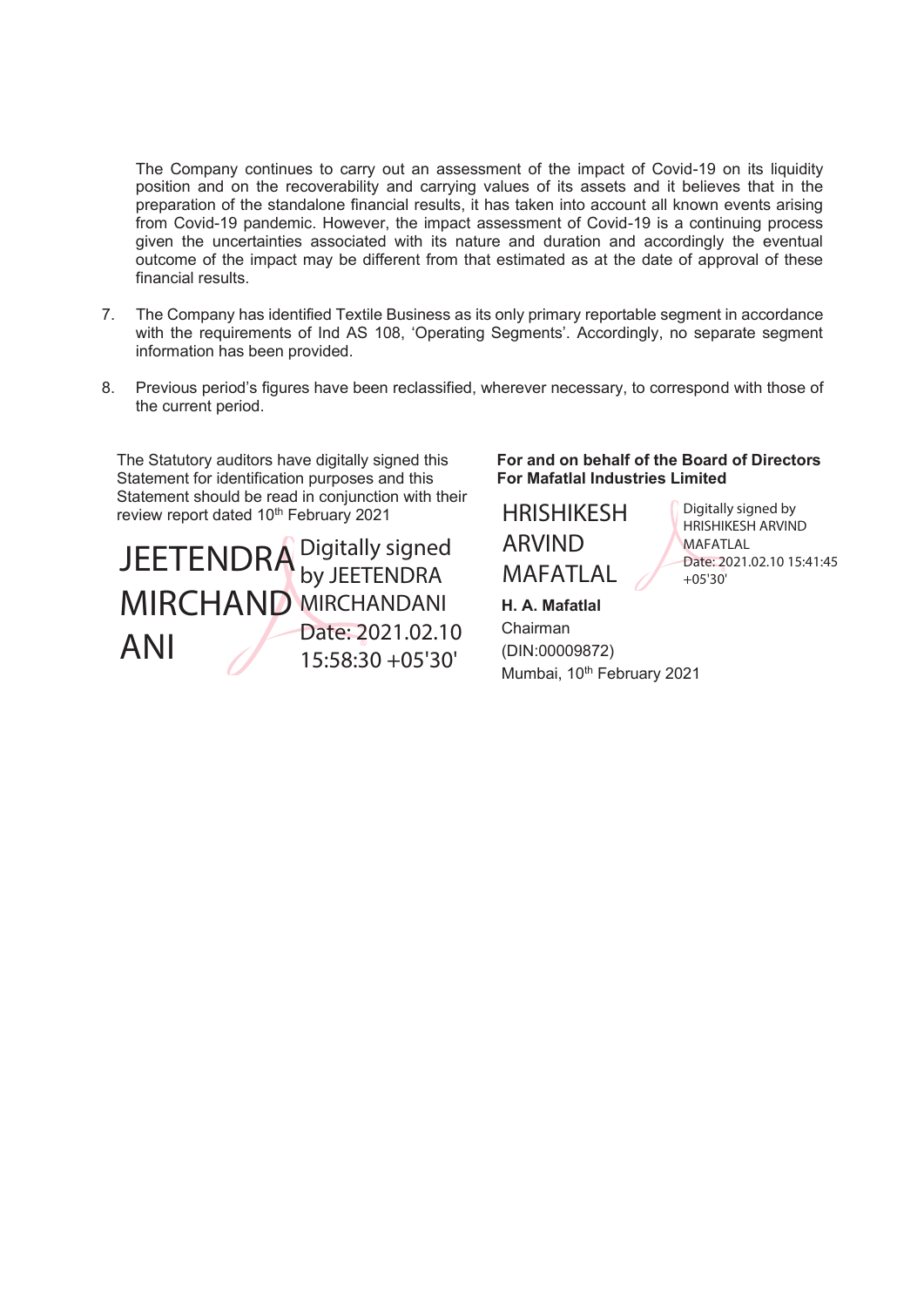### **Price Waterhouse Chartered Accountants LLP**

Review Report to The Board of Directors M/s. Mafatlal Industries Limited 4th Floor, Mafatlal House, H.T. Parekh Marg, Backbay Reclamation, Churchgate, Mumbai – 400 020

- 1. We have reviewed the unaudited standalone financial results of Mafatlal Industries Limited (the "Company") for the quarter and the nine months ended December 31, 2020 which are included in the accompanying 'Statement of Unaudited Standalone Financial Results for the quarter and nine months ended December 31, 2020' (the "Statement"). The Statement has been prepared by the Company pursuant to Regulation 33 of the SEBI (Listing Obligations and Disclosure Requirements) Regulations, 2015, as amended (the "Listing Regulations, 2015"), which has been digitally signed by us for identification purposes. This Statement, which is the responsibility of the Company's Management and approved by the Board of Directors, has been prepared in accordance with the recognition and measurement principles laid down in Indian Accounting Standard 34 "Interim Financial Reporting" ("Ind AS 34"), prescribed under Section 133 of the Companies Act, 2013, and other accounting principles generally accepted in India. Our responsibility is to express a conclusion on the Statement based on our review.
- 2. We conducted our review of the statement in accordance with the Standard on Review Engagement (SRE) 2410, "Review of Interim Financial Information Performed by the Independent Auditor of the Entity" issued by the Institute of Chartered Accountants of India. This Standard requires that we plan and perform the review to obtain moderate assurance as to whether the Statement is free of material misstatement. A review of interim financial information consists of making inquiries, primarily of persons responsible for financial and accounting matters, and applying analytical and other review procedures. A review is substantially less in scope than an audit conducted in accordance with Standards on Auditing and consequently does not enable us to obtain assurance that we would become aware of all significant matters that might be identified in an audit. Accordingly, we do not express an audit opinion.
- 3. Based on our review conducted as above, nothing has come to our attention that causes us to believe that the Statement has not been prepared in all material respects in accordance with the recognition and measurement principles laid down in the aforesaid Indian Accounting Standard and other accounting principles generally accepted in India and has not disclosed the information required to be disclosed in terms of Regulation 33 of the Listing Regulations, 2015 including the manner in which it is to be disclosed, or that it contains any material misstatement.
- 4. We draw attention to Note 6 to the Statement of Standalone Unaudited Financial Results for the quarter and nine months ended December 31, 2020, which describes the management's assessment of the financial impact and liquidity assessment consequent to outbreak of Coronavirus (Covid-19) and uncertainties due to the lock-down and other restrictions related to Covid-19. In view of highly uncertain economic environment, a definitive assessment of the impact on the subsequent periods is highly dependent upon circumstances as they evolve. Our conclusion is not modified in respect of this matter.

For Price Waterhouse Chartered Accountants LLP Firm Registration Number: 012754N/N500016

**JEETENDRA** Digitally signed by JEETENDRA MIRCHANDANI

Jeetendra Mirchandani MIRCHANDANI Date: 2021.02.10 16:00:04 +05'30'

Partner Place: Pune Membership Number: 048125 Date: February 10, 2021 UDIN: 21048125AAAAAQ3722

*Price Waterhouse Chartered Accountants LLP, 252, Veer Savarkar Marg, Shivaji Park, Dadar (West), Mumbai – 400 028 T: +91 (22) 66691500, F: +91 (22) 66547804/07* 

Registered office and Head Office: Sucheta Bhawan, 11A Vishnu Digambar Marg, New Delhi – 110002

Price Waterhouse (a Partnership Firm) Converted into Price Waterhouse Chartered Accountants LLP (a Limited Liability Partnership with LLP identity no: LLPIN<br>AAC-5001) with effect from July 25, 2014. Post its conversion to (ICAI registration number before conversion was 012754N)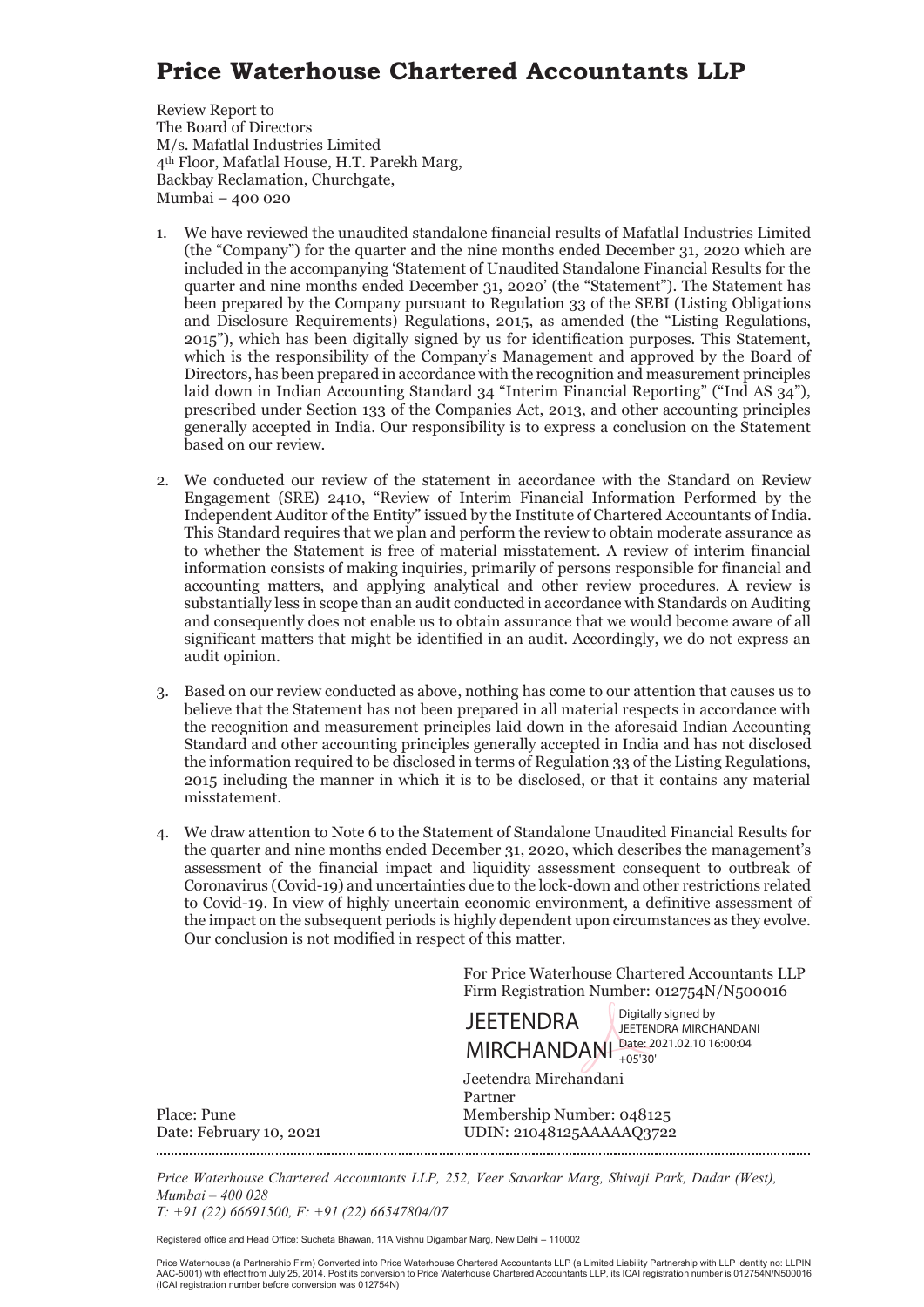| <b>MAFATLAL INDUSTRIES LIMITED</b><br>Regd. Office: 301-302, Heritage Horizon, 3rd Floor, Off C. G. Road, Navrangpura, Ahmedabad - 380 009.<br>Tel:079-26444404-06, Fax:079-26444403, Website:www.mafatlals.com,<br>Email:ahmedabad@mafatlals.com, CIN L17110GJ1913PLC000035 |                                                                                                                    |                                         |                                          |                                         |                                         |                                                         |                             |
|------------------------------------------------------------------------------------------------------------------------------------------------------------------------------------------------------------------------------------------------------------------------------|--------------------------------------------------------------------------------------------------------------------|-----------------------------------------|------------------------------------------|-----------------------------------------|-----------------------------------------|---------------------------------------------------------|-----------------------------|
|                                                                                                                                                                                                                                                                              | STATEMENT OF UNAUDITED CONSOLIDATED FINANCIAL RESULTS THE QUARTER AND NINE MONTHS ENDED 31ST DECEMBER, 2020        |                                         |                                          |                                         |                                         |                                                         |                             |
|                                                                                                                                                                                                                                                                              |                                                                                                                    |                                         |                                          |                                         |                                         |                                                         | (Rs. in Lakhs)              |
|                                                                                                                                                                                                                                                                              |                                                                                                                    | Quarter ended                           |                                          |                                         |                                         | <b>Nine Months ended</b><br><b>Financial Year ended</b> |                             |
| Sr.<br>No.                                                                                                                                                                                                                                                                   | PARTICULARS                                                                                                        | 31st December, 2020<br><b>Unaudited</b> | 30th September, 2020<br><b>Unaudited</b> | 31st December, 2019<br><b>Unaudited</b> | 31st December, 2020<br><b>Unaudited</b> | 31st December, 2019<br><b>Unaudited</b>                 | 31st March, 2020<br>Audited |
| $\overline{1}$                                                                                                                                                                                                                                                               | Revenue                                                                                                            |                                         |                                          |                                         |                                         |                                                         |                             |
| a                                                                                                                                                                                                                                                                            | Revenue from operations                                                                                            | 18.453.32                               | 17.018.09                                | 24.453.83                               | 39.555.30                               | 79.673.76                                               | 100.552.94                  |
| b                                                                                                                                                                                                                                                                            | Other Income (Refer note no.3)<br>Total Revenue (a + b)                                                            | 953.52<br>19,406.84                     | 275.08<br>17,293.17                      | 2,401.28<br>26,855.11                   | 2,063.80<br>41,619.10                   | 3,959.13<br>83.632.89                                   | 5,677.38<br>106,230.32      |
|                                                                                                                                                                                                                                                                              |                                                                                                                    |                                         |                                          |                                         |                                         |                                                         |                             |
| $\overline{2}$<br>a                                                                                                                                                                                                                                                          | <b>Expenses</b><br>Cost of materials consumed                                                                      | 1.570.24                                | 2.984.42                                 | 10.032.69                               | 4.931.39                                | 24.252.09                                               | 29.157.59                   |
| b                                                                                                                                                                                                                                                                            | Purchases of stock-in-trade                                                                                        | 12.205.67                               | 9.022.17                                 | 9.441.76                                | 23.575.94                               | 38.359.16                                               | 50,731.71                   |
| $\mathbf c$                                                                                                                                                                                                                                                                  | Changes in inventories of finished goods, work-in-progress and stock-in-trade                                      | 1,911.27                                | 3,233.56                                 | (369.64)                                | 5,941.58                                | (242.99)                                                | (1,472.10)                  |
| d                                                                                                                                                                                                                                                                            | Employee benefits expense                                                                                          | 1,330.93                                | 1,276.47                                 | 2,130.12                                | 3,993.18                                | 6,869.08                                                | 8,856.36                    |
| e                                                                                                                                                                                                                                                                            | Finance costs (Net)                                                                                                | 606.49                                  | 542.37                                   | 789.04                                  | 1.695.56                                | 2.476.46                                                | 3,143.29                    |
| g                                                                                                                                                                                                                                                                            | Depreciation and amortization expense<br>Other expenses                                                            | 425.18<br>2,261.71                      | 438.96<br>1,704.22                       | 430.75<br>3,762.13                      | 1,316.18<br>4,918.71                    | 1,264.46<br>10,824.34                                   | 1,717.98<br>13,972.24       |
|                                                                                                                                                                                                                                                                              | <b>Total expenses</b>                                                                                              | 20,311.49                               | 19,202.17                                | 26,216.85                               | 46,372.54                               | 83,802.60                                               | 106,107.07                  |
| 3                                                                                                                                                                                                                                                                            | Profit / (Loss) before exceptional items (1-2)                                                                     | (904.65)                                | (1,909.00)                               | 638.26                                  | (4,753.44)                              | (169.71)                                                | 123.25                      |
| $\overline{4}$                                                                                                                                                                                                                                                               | Exceptional items (Refer note no. 4 to 6)                                                                          | (1,932.01)                              |                                          | (106.24)                                | (3,751.12)                              | (793.77)                                                | (1,459.18)                  |
| 5                                                                                                                                                                                                                                                                            | Profit / (Loss) before tax (3-4)                                                                                   | (2,836.66)                              | (1,909.00)                               | 532.02                                  | (8, 504.56)                             | (963.48)                                                | (1, 335.93)                 |
| 6                                                                                                                                                                                                                                                                            | Tax expense: Credit / (Charge)                                                                                     |                                         |                                          |                                         |                                         |                                                         |                             |
| a                                                                                                                                                                                                                                                                            | Current tax                                                                                                        |                                         |                                          |                                         |                                         |                                                         |                             |
| b                                                                                                                                                                                                                                                                            | (Short) / Excess provision of tax for earlier years                                                                |                                         |                                          |                                         |                                         |                                                         | (34.87)                     |
| $\mathbf c$                                                                                                                                                                                                                                                                  | Deferred tax (charge) / credit                                                                                     |                                         |                                          |                                         |                                         |                                                         |                             |
|                                                                                                                                                                                                                                                                              | Tax expense Credit / (Charge) (Net)                                                                                | $\blacksquare$                          | $\sim$                                   | $\overline{\phantom{a}}$                | $\blacksquare$                          | $\sim$                                                  | (34.87)                     |
| $\scriptstyle{7}$                                                                                                                                                                                                                                                            | Profit / (Loss) for the period (5 - 6)                                                                             | (2,836.66)                              | (1,909.00)                               | 532.02                                  | (8, 504.56)                             | (963, 48)                                               | (1,370.80)                  |
| 8                                                                                                                                                                                                                                                                            | Other comprehensive income                                                                                         |                                         |                                          |                                         |                                         |                                                         |                             |
|                                                                                                                                                                                                                                                                              | Items that will not be reclassified to profit or loss                                                              |                                         |                                          |                                         |                                         |                                                         |                             |
|                                                                                                                                                                                                                                                                              | Gain / (Loss) on Fair value of Investments<br>Actuarial Gain / (Loss) on Defined Benefit Obligations (net of tax)  | 332.20<br>(20.53)                       | 15,038.78<br>(18.48)                     | (2,725.22)<br>(19.73)                   | 19,686.58<br>(50.82)                    | (11, 559.59)<br>(63.35)                                 | (20, 605.35)<br>(290.25)    |
| 9                                                                                                                                                                                                                                                                            | Total comprehensive income for the period (7 + 8)                                                                  | (2,524.99)                              | 13,111.30                                | (2, 212.93)                             | 11,131.20                               | (12, 586.42)                                            | (22, 266.40)                |
|                                                                                                                                                                                                                                                                              |                                                                                                                    |                                         |                                          |                                         |                                         |                                                         |                             |
| 10                                                                                                                                                                                                                                                                           | Profit / (Loss) is attributable to<br>Owners of Mafatlal Industries Limited                                        | (2,836.66)                              | (1,909.00)                               | 532.02                                  | (8,504.56)                              | (963.48)                                                | (1,370.80)                  |
|                                                                                                                                                                                                                                                                              | Non Controlling Interest                                                                                           | (2,836.66)                              | (1,909.00)                               | 532.02                                  | (8, 504.56)                             | (963.48)                                                | (1,370.80)                  |
| 11                                                                                                                                                                                                                                                                           | Other Comprehensive Income is attributable to<br>Owners of Mafatlal Industries Limited                             | 311.67                                  | 15,020.30                                | (2,744.95)                              | 19,635.76                               | (11, 622.94)                                            | (20, 895.60)                |
|                                                                                                                                                                                                                                                                              | Non Controlling Interest                                                                                           |                                         |                                          |                                         |                                         |                                                         |                             |
|                                                                                                                                                                                                                                                                              |                                                                                                                    | 311.67                                  | 15,020.30                                | (2,744.95)                              | 19,635.76                               | (11,622.94)                                             | (20, 895.60)                |
| 12                                                                                                                                                                                                                                                                           | Total Comprehensive Income is attributable to<br>Owners of Mafatlal Industries Limited<br>Non Controlling Interest | (2,524.99)                              | 13.111.30                                | (2,212.93)                              | 11,131.20                               | (12, 586.42)                                            | (22, 266.40)                |
|                                                                                                                                                                                                                                                                              |                                                                                                                    | (2,524.99)                              | 13,111.30                                | (2, 212.93)                             | 11,131.20                               | (12, 586.42)                                            | (22, 266.40)                |
| 13<br>14                                                                                                                                                                                                                                                                     | Paid-up equity share capital (face value of Rs. 10/- per share)<br>Other Equity                                    | 1,391.28                                | 1.391.28                                 | 1.391.28                                | 1.391.28                                | 1.391.28                                                | 1.391.28<br>27,071.60       |
| 15                                                                                                                                                                                                                                                                           | Earning / (Loss) per share [face value of Rs. 10/- per share] (not annualized)<br><b>Basic and Diluted</b>         | (20.39)                                 | (13.72)                                  | 3.82                                    | (61.13)                                 | (6.93)                                                  | (9.85)                      |

 $\overline{\phantom{a}}$ 

See accompanying notes to the Consolidated Financial Results

 $\Gamma$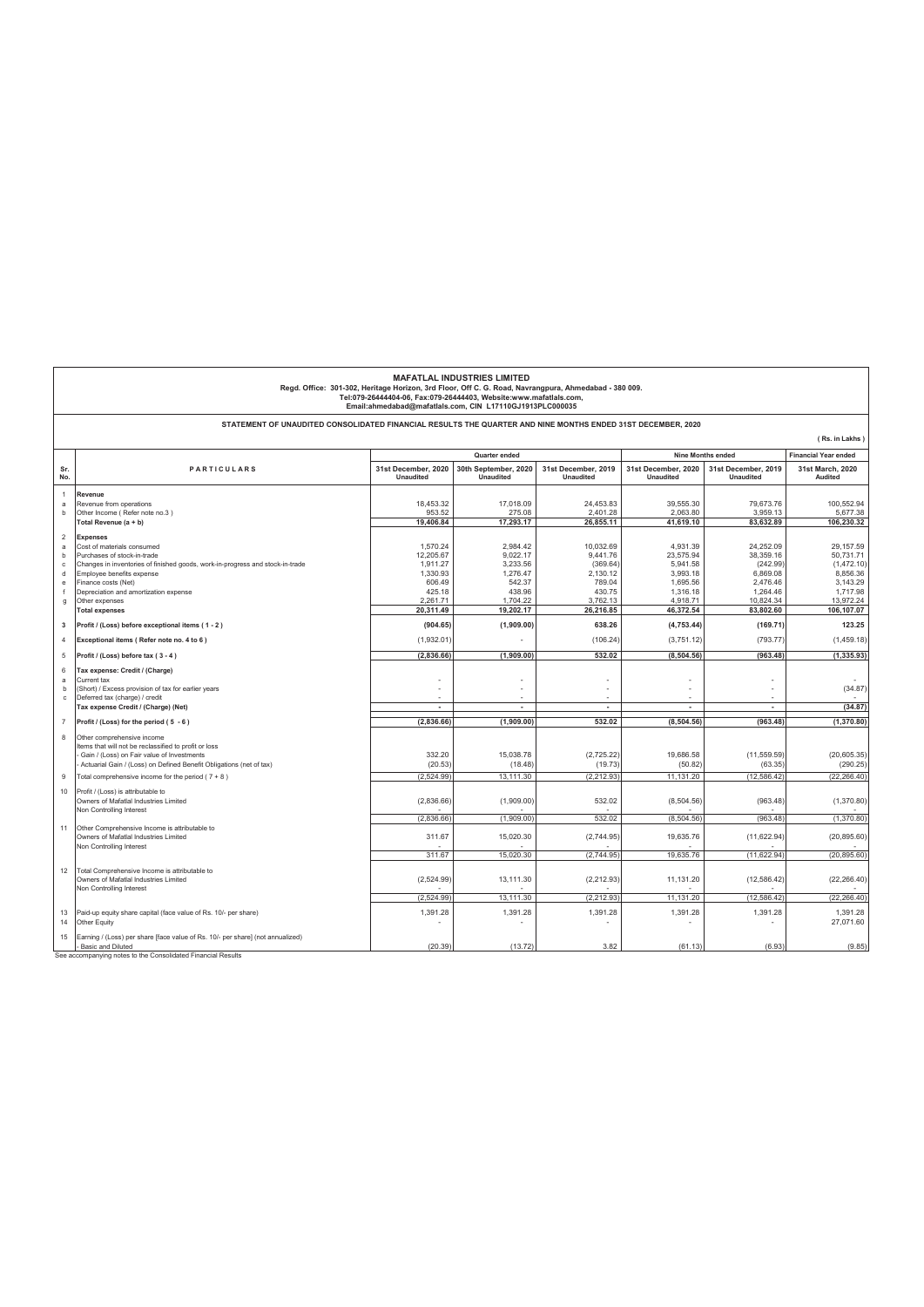#### **NOTES:**

- 1. The above results for the quarter and nine months ended  $31^{st}$  December 2020 were reviewed by the Audit Committee and approved by the Board of Directors at its meeting held on 10<sup>th</sup> February 2021. They have been subjected to Limited Review by Statutory Auditors.
- 2. During the quarter ended 31<sup>st</sup> December 2020, there is no change in the status of the litigation in respect of Company's entitlement for Transfer of Development Rights against surrender of part of leasehold land at Mazagaon to Municipal Corporation of Greater Mumbai compared to what has been reported in the annual financial statements for the year ended 31<sup>st</sup> March 2019.
- 3. Other income includes net profit on sale of surplus land parcels aggregating to Rs. 665.50 lakhs and Rs. 1,128.71 lakhs for the quarter and nine months ended  $31<sup>st</sup>$  December 2020 respectively (Corresponding quarter and nine months Rs. 1,682.62 lakhs).
- 4. Exceptional item for the quarter and nine months ended 31<sup>st</sup> December 2019 includes the impact of strategic initiatives undertaken by the Company in the year 2018-19 to substantially scale down Navsari operations comprising of Denim so as to improve its financial position. Manufacturing operations at Navsari comprising of Denim have been closed. However, activities such as stock liquidation, sale of machinery, collection of receivables and routine maintenance of plant are being carried on.  $\sqrt{R}$  in lake lake lake lake

|                                                     |                                                    |                                                           | (RS. In lakns)                               |
|-----------------------------------------------------|----------------------------------------------------|-----------------------------------------------------------|----------------------------------------------|
|                                                     | Quarter ended<br>31 <sup>st</sup> December<br>2019 | Nine months<br>ended 30 <sup>th</sup><br>December<br>2019 | Year ended<br>31 <sup>st</sup> March<br>2020 |
| One-time employee's settlement                      |                                                    | 736.24                                                    | 736.24                                       |
| Net Loss on Assets held for sale and<br>Inventories | 106.24                                             | 57.53                                                     | 722.94                                       |
| <b>Total</b>                                        | 106.24                                             | 793.77                                                    | 1,459.18                                     |

Consequent to the above-mentioned initiatives undertaken by the Management, results for the quarter and nine months ended 31st December 2020 are not comparable with the corresponding period of the previous year.

- 5. The Company during the current quarter has entered into a Memorandum of Understanding (MOU) with Workers' Union at its Nadiad location to reduce its workforce and accordingly has recognized Rs. 1,932.01 lakhs as expenses towards compensation payable as full and final settlement to its workers who have accepted the offer till 31<sup>st</sup> December 2020. The same has been disclosed as an exceptional item for the quarter and nine months ended 31<sup>st</sup> December 2020. The aforesaid MOU with the Worker's Union at Nadiad location continues to remain effective for the remaining workers to opt for the offer.
- 6. On account of outbreak of Covid-19, the Central Government/ Concerned State Governments had imposed countrywide lockdown on  $24<sup>th</sup>$  March 2020, consequent to which the Company had decided to temporarily suspend manufacturing operations at its facilities. Since then, the Government of India has progressively relaxed lockdown conditions and accordingly, the Company has recommenced its operations at plant location from 14<sup>th</sup> May 2020 in a phased manner. The Company's operations have been impacted because of the lockdown having consequent impact on Revenue from operations and profitability for the quarter and nine months ended 31<sup>st</sup> December 2020.

Further, the Company had estimated and recognized an impairment loss against carrying value of receivables, inventories and assets held for sale aggregating to Rs. 1,819.11 lakhs as at  $30<sup>th</sup>$  June 2020, owing to Covid-19 related uncertainties and disclosed the same under exceptional item during the quarter ended 30<sup>th</sup> June 2020 and no additional impairment provision is considered necessary as at 31st December 2020.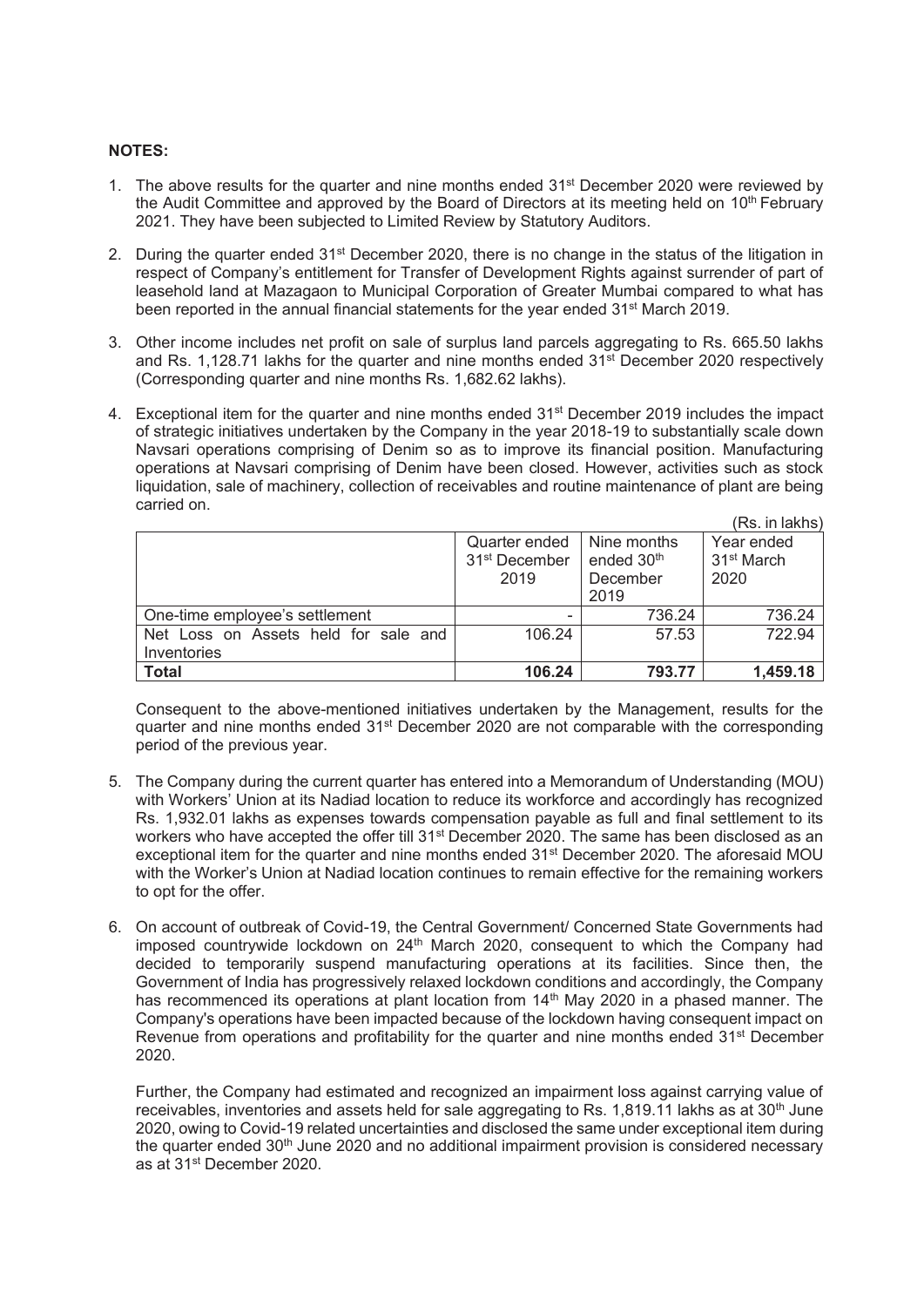The Company continues to carry out an assessment of the impact of Covid-19 on its liquidity position and on the recoverability and carrying values of its assets and it believes that in the preparation of the standalone financial results, it has taken into account all known events arising from Covid-19 pandemic. However, the impact assessment of Covid-19 is a continuing process given the uncertainties associated with its nature and duration and accordingly the eventual outcome of the impact may be different from that estimated as at the date of approval of these financial results.

- 7. The consolidated results include the financial results of two subsidiaries Mafatlal Services Limited (MSL) and Vrata Tech Solutions Private Limited (VTS).
- 8. Company has identified Textile Business as its only primary reportable segment in accordance with the requirements of Ind AS 108, 'Operating Segments'. Accordingly, no separate segment information has been provided.
- 9. Previous period's figures have been reclassified, wherever necessary, to correspond with those of the current period.

The Statutory auditors have digitally signed this Statement for identification purposes and this Statement should be read in conjunction with their review report dated 10<sup>th</sup> February 2021

 $\text{JEETENDRA}$  Digitally signed<br>MAFATLAL  $\text{Date: }2021.02.102$ <br>MAFATLAL  $\text{Date: }2021.02.102$ MIRCHAND MIRCHANDANI ANI by JEETENDRA Date: 2021.02.10 15:57:32 +05'30'

### **For and on behalf of the Board of Directors For Mafatlal Industries Limited**



Digitally signed by HRISHIKESH ARVIND **MAFATLAL** Date: 2021.02.10

**H. A. Mafatlal**  Chairman

(DIN:00009872) Mumbai, 10<sup>th</sup> February 2021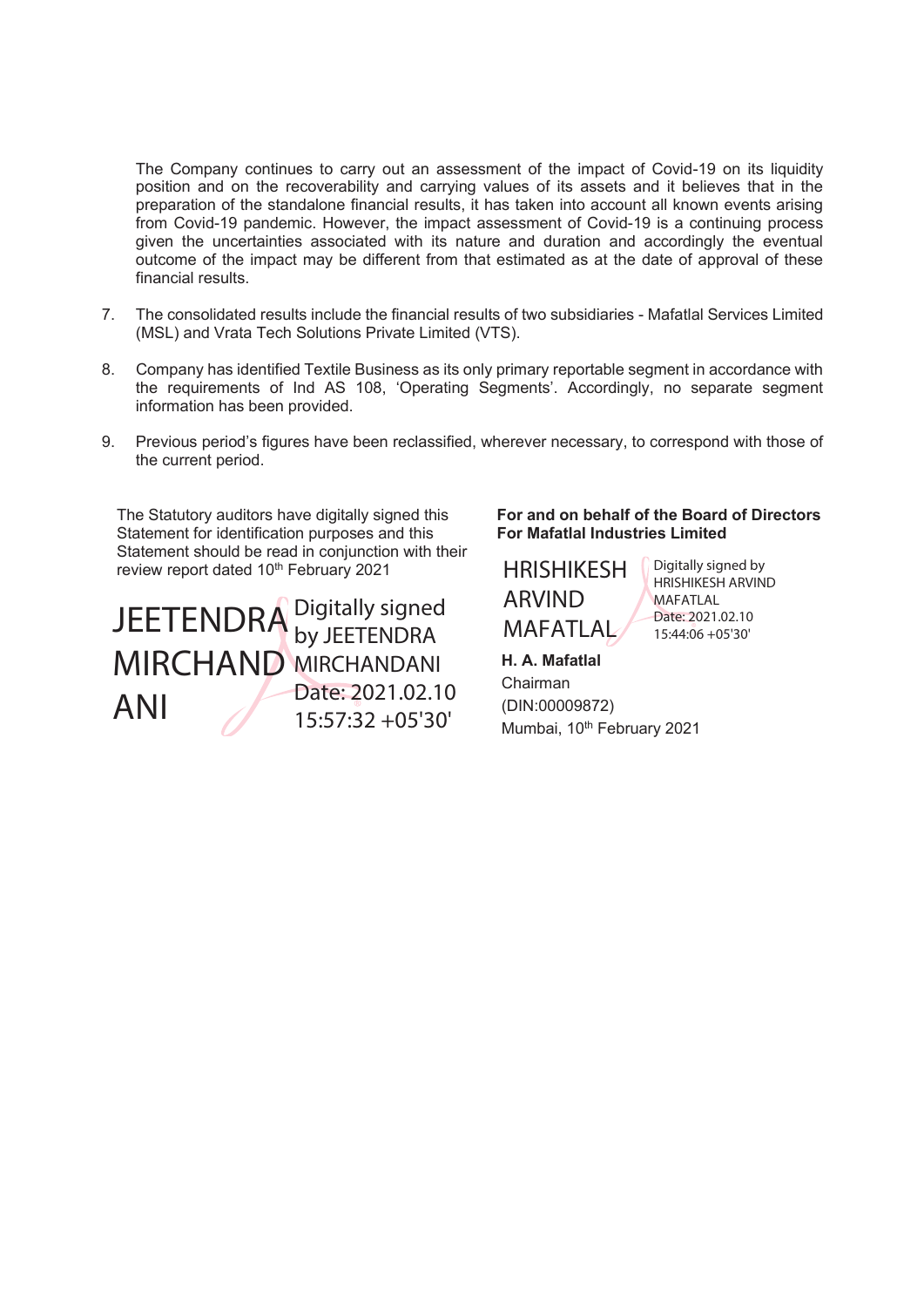## **Price Waterhouse Chartered Accountants LLP**

Review Report to The Board of Directors M/s. Mafatlal Industries Limited 4th Floor, Mafatlal House, H.T. Parekh Marg, Backbay Reclamation, Churchgate, Mumbai – 400 020

- 1. We have reviewed the unaudited consolidated financial results of Mafatlal Industries Limited (the "Parent") and its subsidiaries (the parent and its subsidiaries hereinafter referred to as the "Group"), (refer para 4 below) for the quarter and the nine months ended December 31, 2020 which are included in the accompanying 'Statement of Unaudited Consolidated Financial Results for the quarter and nine months ended December 31, 2020' (the "Statement"). The Statement is being submitted by the Parent pursuant to the requirement of Regulation 33 of the SEBI (Listing Obligations and Disclosure Requirements) Regulations, 2015, as amended (the "Listing Regulations"), which has been digitally signed by us for identification purposes.
- 2. This Statement, which is the responsibility of the Parent's Management and has been approved by the Parent's Board of Directors, has been prepared in accordance with the recognition and measurement principles laid down in Indian Accounting Standard 34 "Interim Financial Reporting" ("Ind AS 34"), prescribed under Section 133 of the Companies Act, 2013, and other accounting principles generally accepted in India. Our responsibility is to express a conclusion on the Statement based on our review.
- 3. We conducted our review of the Statement in accordance with the Standard on Review Engagements (SRE) 2410 "Review of Interim Financial Information Performed by the Independent Auditor of the Entity"*,* issued by the Institute of Chartered Accountants of India. This Standard requires that we plan and perform the review to obtain moderate assurance as to whether the Statement is free of material misstatement. A review of interim financial information consists of making inquiries, primarily of persons responsible for financial and accounting matters, and applying analytical and other review procedures. A review is substantially less in scope than an audit conducted in accordance with Standards on Auditing and consequently does not enable us to obtain assurance that we would become aware of all significant matters that might be identified in an audit. Accordingly, we do not express an audit opinion. We also performed procedures in accordance with the circular issued by the SEBI under Regulation 33 (8) of the SEBI (Listing Obligations and Disclosure Requirements) Regulations, 2015, as amended, to the extent applicable.
- 4. The Statement includes the results of the following entities:
	- a) Mafatlal Services Limited
	- b) Vrata Tech Solutions Private Limited
- 5. Based on our review conducted and procedures performed as stated in paragraph 3 above, nothing has come to our attention that causes us to believe that the accompanying Statement has not been prepared in all material respects in accordance with the recognition and measurement principles laid down in the aforesaid Indian Accounting Standard and other accounting principles generally accepted in India and has not disclosed the information required to be disclosed in terms of Regulation 33 of the Listing Regulations, including the manner in which it is to be disclosed, or that it contains any material misstatement.
- 6. We draw attention to Note 6 to the Statement of Consolidated Unaudited Financial Results for the quarter and nine months ended December 31, 2020, which describes the management's assessment of the financial impact and liquidity assessment consequent to outbreak of Coronavirus (Covid-19) and uncertainties due to the lock-down and other restrictions related to Covid-19. In view of highly uncertain economic environment, a definitive assessment of the impact on the subsequent periods is highly dependent upon circumstances as they evolve. Our conclusion is not modified in respect of this matter.

*Price Waterhouse Chartered Accountants LLP, 252, Veer Savarkar Marg, Shivaji Park, Dadar (West), Mumbai – 400 028 T: +91 (22) 66691500, F: +91 (22) 66547804/07* 

Registered office and Head Office: Sucheta Bhawan, 11A Vishnu Digambar Marg, New Delhi – 110002

Price Waterhouse (a Partnership Firm) Converted into Price Waterhouse Chartered Accountants LLP (a Limited Liability Partnership with LLP identity no: LLPIN AAC-5001) with effect from July 25, 2014. Post its conversion to Price Waterhouse Chartered Accountants LLP, its ICAI registration number is 012754N/N500016 (ICAI registration number before conversion was 012754N)